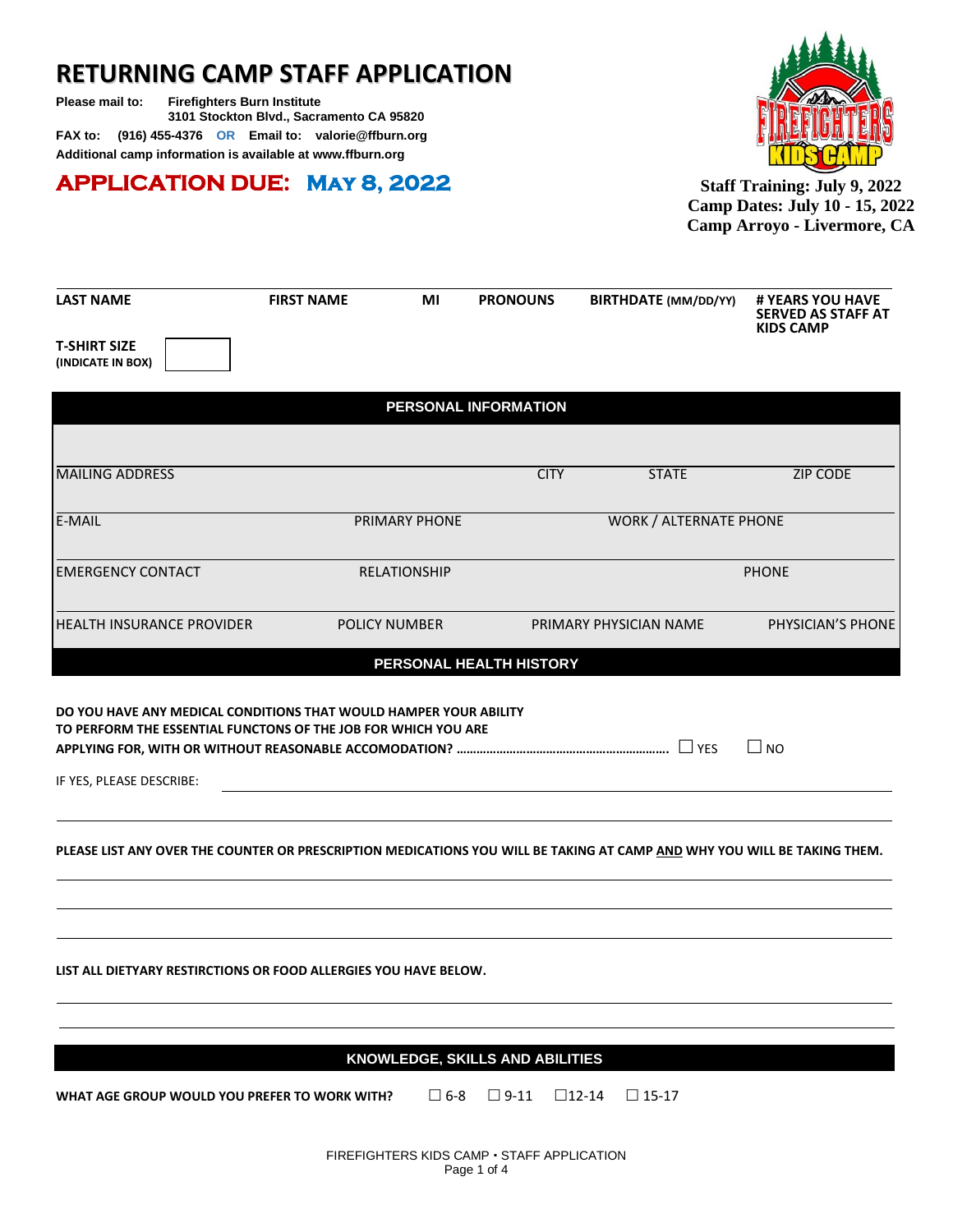**LIST ANY OTHER SPECIAL KNOWLEDGE, SKILLS AND ABILITIES THAT YOU POSSESS THAT YOU FEEL WOULD PROVIDE BENEFIT TO THE CAMP PROGRAM.**

| HAVE THERE BEEN ANY SIGNIFICANT EVENTS IN YOUR PERSONAL OR PROFESSIONAL    |           |
|----------------------------------------------------------------------------|-----------|
| LIFE THAT WOULD AFFECT YOUR PARTICIPATION IN OUR CAMP PROGRAM OR THAT      |           |
|                                                                            |           |
|                                                                            |           |
| HAVE YOU EVER BEEN ACCUSED OF, ARRESTED FOR, CONVICTED OF OR IN ANY        |           |
|                                                                            |           |
| HAVE YOU EVER BEEN ADJUDGED LIABLE FOR CIVIL PENALTIES OR DAMAGES          |           |
|                                                                            | $\Box$ NO |
| ARE YOU NOW OR HAVE YOU EVER BEEN SUBJECT TO ANY COURT ORDER INVOLVING THE |           |
| SEXUAL OR PHYSICAL ABUSE OF A MINOR, INCLUDING, BUT NOT LIMITED TO, A      |           |
|                                                                            |           |

**IF YOU ANSWERED YES TO ANY OF THE QUESTIONS ABOVE, PLEASE EXPLAIN BELOW OR ATTACH A SEPARATE SHEET IF NEEDED.**

#### **PLEASE READ THE FOLLOWING AGREEMENT COMPLETELY BEFORE SIGNING BELOW**

**I AUTHORIZE INVESTIGATION OF ALL STATEMENTS HEREIN, INCLUDING ANY CHECKS OF CRIMINAL RECORDS, AND RELEASE THE CAMP AND ALL OTHERS FROM LIABILITY IN CONNECTION WITH SAME. I UNDERSTAND THAT, IF EMPLOYED, I WILL BE AN AT-WILL (NON-COMPENSATED) EMPLOYEE UNLESS THERE IS AN AGREEMENT OR LAW THAT ALTERS THAT STATUS. FURTHERMORE, I UNDERSTAND THAT ANY AGREEMENT MUST BE IN WRITING AND SIGNED BY THE DESIGNATED CAMP OFFICIAL. I ALSO UNDERSTAND THAT UNTRUE, MISLEADING, OR OMITTED INFORMATION HEREIN OR IN OTHER DOCUMENTS COMPLETED BY THE APPLICANT MAY RESULT IN DISMISSAL, REGARDLESS OF THE TIME OF DISCOVERY BY THE CAMP.**

**I UNDERSTAND THAT THE CAMP MAY TERMINATE EMPLOYMENT (OR VOLUNTEER SERVICE) OF ANY PERSON THAT IS FOUND, REGARDLESS OF WHEN DISCOVERED, TO HAVE:**

- a. A history of complaints of abuse or neglect towards a minor;
- b. Resigned, been terminated or been asked to resign from a position whether paid or unpaid, due to complaint(s) of sexual abuse of a minor; and/or
- c. Falsified or omitted information in this disclosure statement.

**I UNDERSTAND THAT I WILL CONTACT THE FIREFIGHTERS BURN INSTITUTE IF I NO LONGER WISH TO HAVE MY PHONE NUMBER AND EMAIL PUBLISHED IN THE CAMP STAFF ROSTER AND DISTRIBUTED TO CAMP VOLUNTEERS.** 

**I UNDERSTAND THAT I WILL CONTATCT THE FIREFIGHTERS BURN INSTITUTE IF I NO LONGER WISH TO HAVE PHOTOGRAPHS, VIDEOTAPES OR INTERVIEWS OF ME USED TO PROMOTE AWARENESS AND SUPPORT FIREFIGHTERS KIDS CAMP.**

**I UNDERSTAND THAT I WILL BE REQUIRED TO SUBMIT A HEALTH QUESTIONAIRE OR A DOCTOR-SIGNED HEALTH EXAM THAT HAS BEEN CONDUCTED WITHIN THE PERIOD OF 24 MONTHS PRIOR TO THE FIRST DAY OF CAMP.**

#### **COVID-19 STATEMENT**

FIREFIGHTERS KIDS CAMP . STAFF APPLICATION **I UNDERSTAND THAT THE FIREFIGHTERS BURN INSTITUTE WILL FOLLOW ALL FEDERAL, STATE, AND LOCAL GUIDELINES TO THE BEST OF ITS ABILITY SURROUNDING COVID-19 FOR THE DURATION OF CAMP. MEASURES TO BE FOLLOWED INCLUDE, BUT ARE NOT LIMITED TO, WEARING**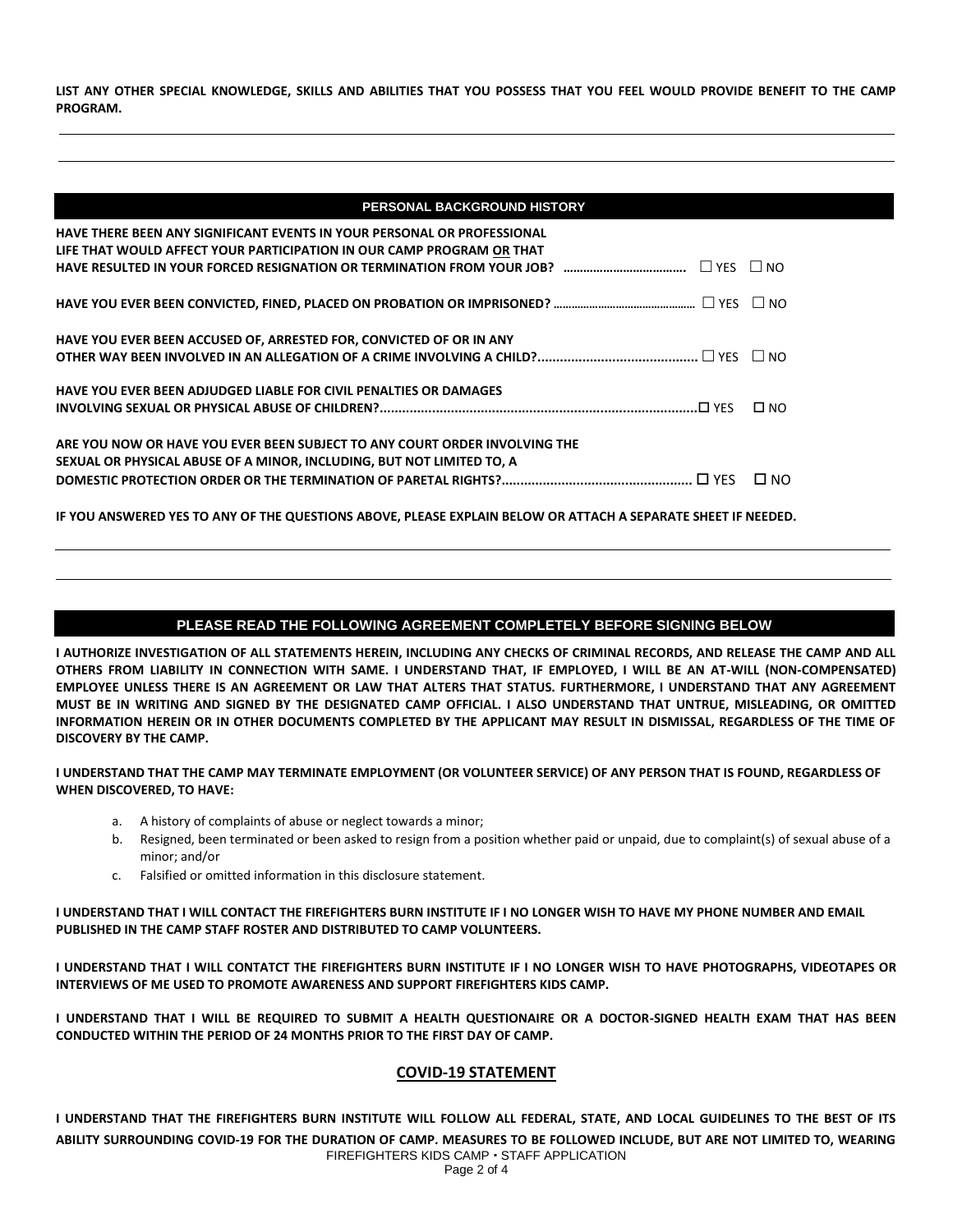**FACE COVERINGS, REQUIRING PROOF OF VACCINATION, AND/OR PROOF OF A RECENT NEGATIVE PCR OR RAPID COVID TEST OR TESTS. A POSITIVE TEST MAY RESULT IN EXCLUSION FROM THE REMAINDER OF CAMP. FFBI WILL NOT PROVIDE TRANSPORTATION FOR A STAFF MEMBER OR CAMPER FAMILY THAT TESTS POSITIVE FOR COVID-19.** 

| Signature | wuc |
|-----------|-----|
|           |     |

### **FIREFIGHTERS KIDS CAMP – STAFF BEHAVIORAL AGREEMENT & LIABILITY WAIVER**

|                   | TRAINING  All counselors must complete all required training, both online and in person, adhering to all<br>deadlines set by Camp Director(s). All counselors must attend the entire scheduled training<br>session(s) held and may not be late for any session.                                                       |
|-------------------|-----------------------------------------------------------------------------------------------------------------------------------------------------------------------------------------------------------------------------------------------------------------------------------------------------------------------|
| DRUGS, ALCOHOL, & |                                                                                                                                                                                                                                                                                                                       |
|                   | TOBACCO USE  The use of non-prescription drugs, alcohol, and/or tobacco is strictly prohibited. Possession of<br>alcohol, drugs, chewing tobacco, electric cigarettes, or any products containing tobacco or alcohol<br>will result in immediate dismissal from camp.                                                 |
|                   | VISITORS & LEAVE No one is allowed to leave camp without first notifying the Camp Director(s). If you do leave for an<br>unexcused reason, you will not be permitted to return. Visitors are not allowed on the premises<br>without prior approval by the Camp Director(s).                                           |
|                   | obtained in preparation for the following day's activities. Camp staff will sleep in their assigned<br>cabins every night.                                                                                                                                                                                            |
|                   | clothing with wording, graphics or any type of a design that might be construed as negative or<br>offensive towards others is prohibited. The use of flip-flops, open-toed shoes or bare feet is<br>unacceptable around camp. Good personal hygiene standards must be practiced and dress shall<br>be neat and clean. |
|                   | role modeling and may be construed as detrimental to the camp's integrity will not be tolerated<br>and will be grounds for dismissal.                                                                                                                                                                                 |
|                   | (e.g. for sight assistance).                                                                                                                                                                                                                                                                                          |
|                   | MEDICATIONS All medications (over-the-counter and prescription) must be turned over to the Camp Nurse upon<br>arrival and will be stored under lock and key. Medications will only be dispensed under the<br>directions of a physician.                                                                               |
|                   |                                                                                                                                                                                                                                                                                                                       |
|                   | LEADERSHIP  All rules and directives issued by the Camp Director(s) must be supported.                                                                                                                                                                                                                                |

All staff will be responsible for adhering to all rules and regulations as approved by the Camp Planning Committee and outlined in the "Firefighters Kids Camp Operational Standards for Camp Programs and Services" manual.

I understand that the position as a Counselor at the Firefighters Kids Camp is non-compensated, and involves working twenty-four hours a day for the duration of the position. I further realize that camp, by nature, is a physically strenuous activity. Injuries and exposure to cold temperature are potential dangers. Proper clothing and equipment are required. I further acknowledge that potential injuries include strains, sprains, cuts, abrasions,